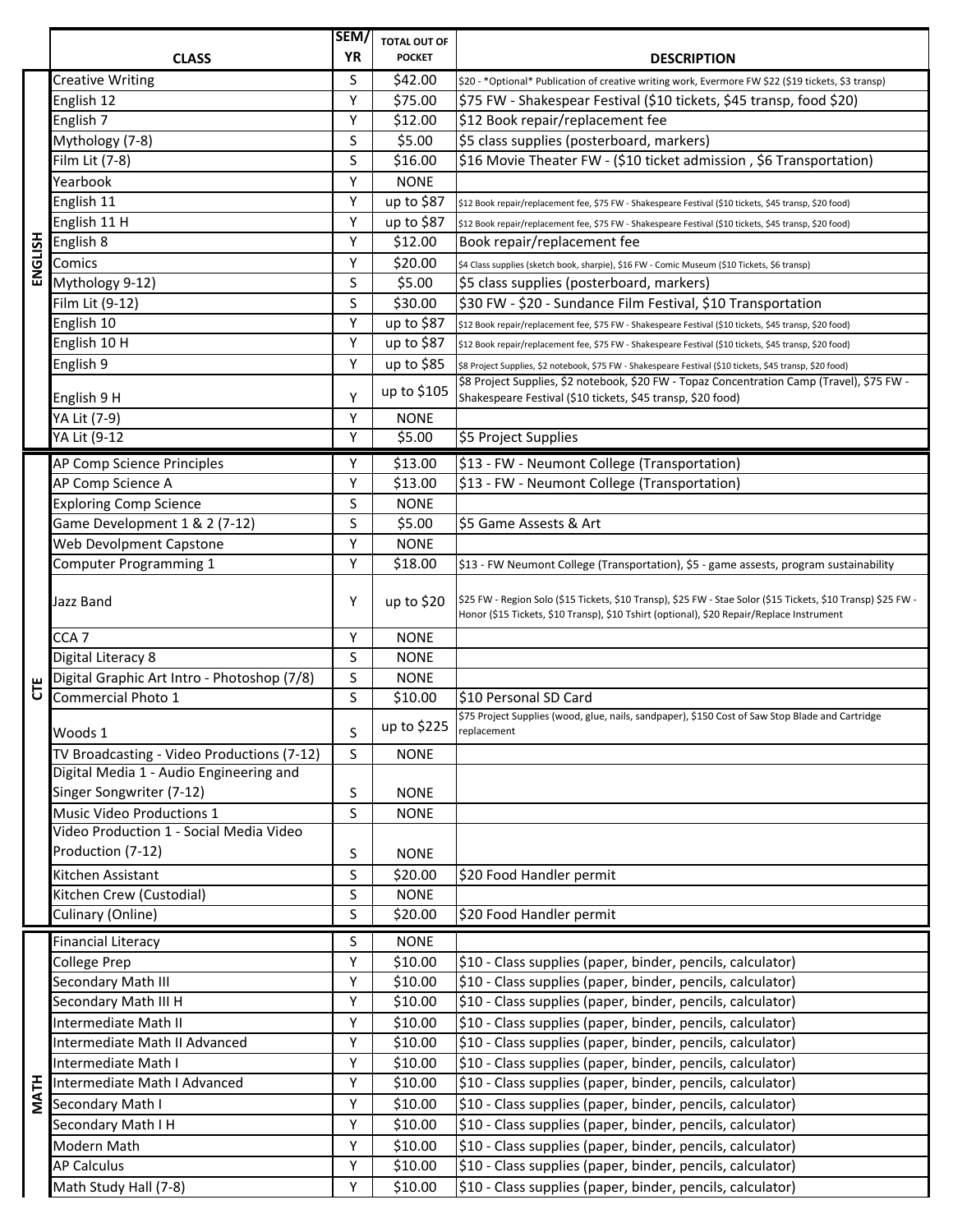| Secondary Math II      | $\ddot{\phantom{0}}$ | \$10.00 | \$10 - Class supplies (paper, binder, pencils, calculator) |
|------------------------|----------------------|---------|------------------------------------------------------------|
| Secondary Math II H    | $\cdot$              | \$10.00 | S10 - Class supplies (paper, binder, pencils, calculator)  |
| Math Study Hall (9-12) | $\cdot$              | \$10.00 | \$10 - Class supplies (paper, binder, pencils, calculator) |

|           | Secondary Math II                    | Υ              | \$10.00                       | \$10 - Class supplies (paper, binder, pencils, calculator)                                                                                                                                                                                                                                                                                                                                                                     |
|-----------|--------------------------------------|----------------|-------------------------------|--------------------------------------------------------------------------------------------------------------------------------------------------------------------------------------------------------------------------------------------------------------------------------------------------------------------------------------------------------------------------------------------------------------------------------|
|           | Secondary Math II H                  | $\overline{Y}$ | \$10.00                       | \$10 - Class supplies (paper, binder, pencils, calculator)                                                                                                                                                                                                                                                                                                                                                                     |
|           | Math Study Hall (9-12)               | Y              | \$10.00                       | \$10 - Class supplies (paper, binder, pencils, calculator)                                                                                                                                                                                                                                                                                                                                                                     |
|           |                                      |                |                               |                                                                                                                                                                                                                                                                                                                                                                                                                                |
|           | <b>CLASS</b>                         | EM/Y           | TOTAL OUT OF<br><b>POCKET</b> | <b>DESCRIPTION</b>                                                                                                                                                                                                                                                                                                                                                                                                             |
|           | Sewing                               | S              | \$50.00                       | \$20 Pattern, \$30 Material                                                                                                                                                                                                                                                                                                                                                                                                    |
|           | Christmas Play/Musical               | Υ              | \$75.00                       | \$30 Costume Rental/Cleaning, \$30 Play Rights, \$15 Props                                                                                                                                                                                                                                                                                                                                                                     |
|           | <b>Theater Costuming</b>             | S              | <b>NONE</b>                   |                                                                                                                                                                                                                                                                                                                                                                                                                                |
|           | Theater Craft (Stagecraft)           | S              | <b>NONE</b>                   |                                                                                                                                                                                                                                                                                                                                                                                                                                |
|           | Theater Productions/Performance/Play | S              | \$75.00                       | \$30 Costume Rental/Cleaning, \$30 Play Rights, \$15 Props                                                                                                                                                                                                                                                                                                                                                                     |
|           | Musical Productions/Performance/Play | S              | \$75.00                       | \$30 Costume Rental/Cleaning, \$30 Play Rights, \$15 Props                                                                                                                                                                                                                                                                                                                                                                     |
|           | Making A Scene (Theater Competition) | $\sf S$        | \$40.00                       | \$15 Costume Cleaning, \$13 Awards/Medals, \$12 Props                                                                                                                                                                                                                                                                                                                                                                          |
|           | <b>Theater Foundations</b>           | S              | <b>NONE</b>                   |                                                                                                                                                                                                                                                                                                                                                                                                                                |
|           | <b>Dance Conditioning</b>            | S              | \$5.00                        | \$5 class supplies                                                                                                                                                                                                                                                                                                                                                                                                             |
|           | Dance Company                        | Υ              | up to \$267                   | \$10 pictures, \$60 sweats/clothing, \$15 costume rental fee, \$24 FW - Winter festival (\$10 entrance, \$14<br>transp), \$10 FW - SLC Dance concert (transp), \$30 FW - UVU or BYU day (\$25 entrance fee, \$5 transp),<br>\$80 FW - State Festival (\$30 Registration, \$50 transp, hotel, 2 meals), \$23 FW - Snow College Day (\$17<br>transp, \$5 meal), \$15 FW - Nebo District Concert (\$10 entrance fee, \$5 transp), |
|           | Dance I (7-12)                       | Υ              | \$20.00                       | \$10 T-shirt, \$10 FW - SLC Dance concert (transportation)                                                                                                                                                                                                                                                                                                                                                                     |
|           |                                      |                |                               | \$10 T-shirt, \$10 FW - SLC Dance concert (transportation), \$10 FW - BYU Day (\$5 entrance                                                                                                                                                                                                                                                                                                                                    |
|           | Dance II (8-12)                      | Y              | \$30.00                       | fee, \$5 transportation)                                                                                                                                                                                                                                                                                                                                                                                                       |
|           | Dance III (9-12)                     | Y              | \$20.00                       | \$10 T-shirt, \$10 FW - SLC Dance concert (transportation)                                                                                                                                                                                                                                                                                                                                                                     |
| FINE ARTS | Beginning Ballroom (7-12)            | S              | \$20.00                       | \$10 T-shirt, \$10 FW - SLC Dance concert (transportation)                                                                                                                                                                                                                                                                                                                                                                     |
|           | <b>Hip Hop (7-9)</b>                 | S              | \$20.00                       | \$10 T-shirt, \$10 FW - SLC Dance concert (transportation)                                                                                                                                                                                                                                                                                                                                                                     |
|           | Choir                                | Υ              | <b>NONE</b>                   |                                                                                                                                                                                                                                                                                                                                                                                                                                |
|           | Glee                                 | Y              | \$30.00                       | <b>Costume Rental/Cleaning</b>                                                                                                                                                                                                                                                                                                                                                                                                 |
|           | <b>Beginning Orchestra</b>           | Υ              | up to \$135                   | see attached                                                                                                                                                                                                                                                                                                                                                                                                                   |
|           | Intermediate Orchestra               | Υ              |                               | up to \$235 see attached                                                                                                                                                                                                                                                                                                                                                                                                       |
|           | <b>Advanced Orchestra</b>            | Y              |                               | up to \$235 see attached                                                                                                                                                                                                                                                                                                                                                                                                       |
|           | Guitar                               | S              | up to $$35$                   | \$15 instrument rental, \$10 instrument repair, \$10 shirt (optional)                                                                                                                                                                                                                                                                                                                                                          |
|           | Ukulele                              | S              | up to $$35$                   | \$15 instrument rental, \$10 instrument repair, \$10 shirt (optional)                                                                                                                                                                                                                                                                                                                                                          |
|           | Stomp                                | S              | \$20.00                       | \$10 Class supplies (buckets/sticks), \$10 shirt                                                                                                                                                                                                                                                                                                                                                                               |
|           | <b>Beginning Band</b>                | Υ              | up to \$170                   | see attached                                                                                                                                                                                                                                                                                                                                                                                                                   |
|           | Intermediate Band                    | Υ              | up to \$260                   | see attached                                                                                                                                                                                                                                                                                                                                                                                                                   |
|           | Roots Band                           | Y              | up to \$135                   | see attached                                                                                                                                                                                                                                                                                                                                                                                                                   |
|           | Drawing I                            | S              | \$30.00                       | \$25 - class supplies (clay, paint, pencils, paper, etc.), \$5 - Springville Museum FW (transportation)                                                                                                                                                                                                                                                                                                                        |
|           | Drawing II                           | S              | \$30.00                       | \$25 - class supplies (clay, paint, pencils, paper, etc.), \$5 - Springville Museum FW (transportation)                                                                                                                                                                                                                                                                                                                        |
|           | 3D Design                            | S              | \$30.00                       | \$25 - class supplies (clay, paint, pencils, paper, etc.), \$5 - Springville Museum FW (transportation)                                                                                                                                                                                                                                                                                                                        |
|           | Art Foundations I                    | S              | \$30.00                       | \$25 - class supplies (clay, paint, pencils, paper, etc.), \$5 - Springville Museum FW (transportation)                                                                                                                                                                                                                                                                                                                        |
|           | Ceramics                             | S              | \$30.00                       | \$25 - class supplies (clay, paint, pencils, paper, etc.), \$5 - Springville Museum FW (transportation)                                                                                                                                                                                                                                                                                                                        |
|           | <b>Art Explorations</b>              | S              | \$30.00                       | \$25 - class supplies (clay, paint, pencils, paper, etc.), \$5 - Springville Museum FW (transportation)                                                                                                                                                                                                                                                                                                                        |

|           | Health 9                          | \$10.00     | \$10 CPR/First Aid Course                                                             |
|-----------|-----------------------------------|-------------|---------------------------------------------------------------------------------------|
|           | Physical Education (7-8)          | <b>NONE</b> |                                                                                       |
|           | Individual Lifetime Activities    | \$19.00     | \$12 Lowes (\$10 admission, \$2 travel), \$7 BYU Bowling (\$5 admission, \$2 travel), |
|           | <b>Weights &amp; Conditioning</b> | \$5.00      | \$5 Equipment use and medical supplies                                                |
|           | Physical Education (7-8)          | <b>NONE</b> |                                                                                       |
| ۱۳ ه<br>ᇍ | articipation Skills               | <b>NONE</b> |                                                                                       |
|           | Health 7                          | \$10.00     | \$10 CPR/First Aid Course                                                             |
|           | Individual Lifetime Activities    | \$10.00     | \$10 Lowes Xteme Airsports Entrance (\$5 Bowling, \$5 Transportation)                 |
|           | Fitness for Life 10               | <b>NONE</b> |                                                                                       |

| B Spanish 1             | $\lambda$ | \$10.00 | S7 Culture Spotlights, \$3 games & candy                 |
|-------------------------|-----------|---------|----------------------------------------------------------|
| $\leq$ Spanish 2        | $\lambda$ | \$15.00 | \$15 FW - Restaurant Day (\$10 Food, \$5 transportation) |
| $\overline{9}$ German 1 |           | \$12.50 | $\vert$ \$12.50 Cost of Food (Food truck day)            |
| $\leq$ German 2         | $\lambda$ | \$12.50 | S12.50 Cost of Food (Food truck day)                     |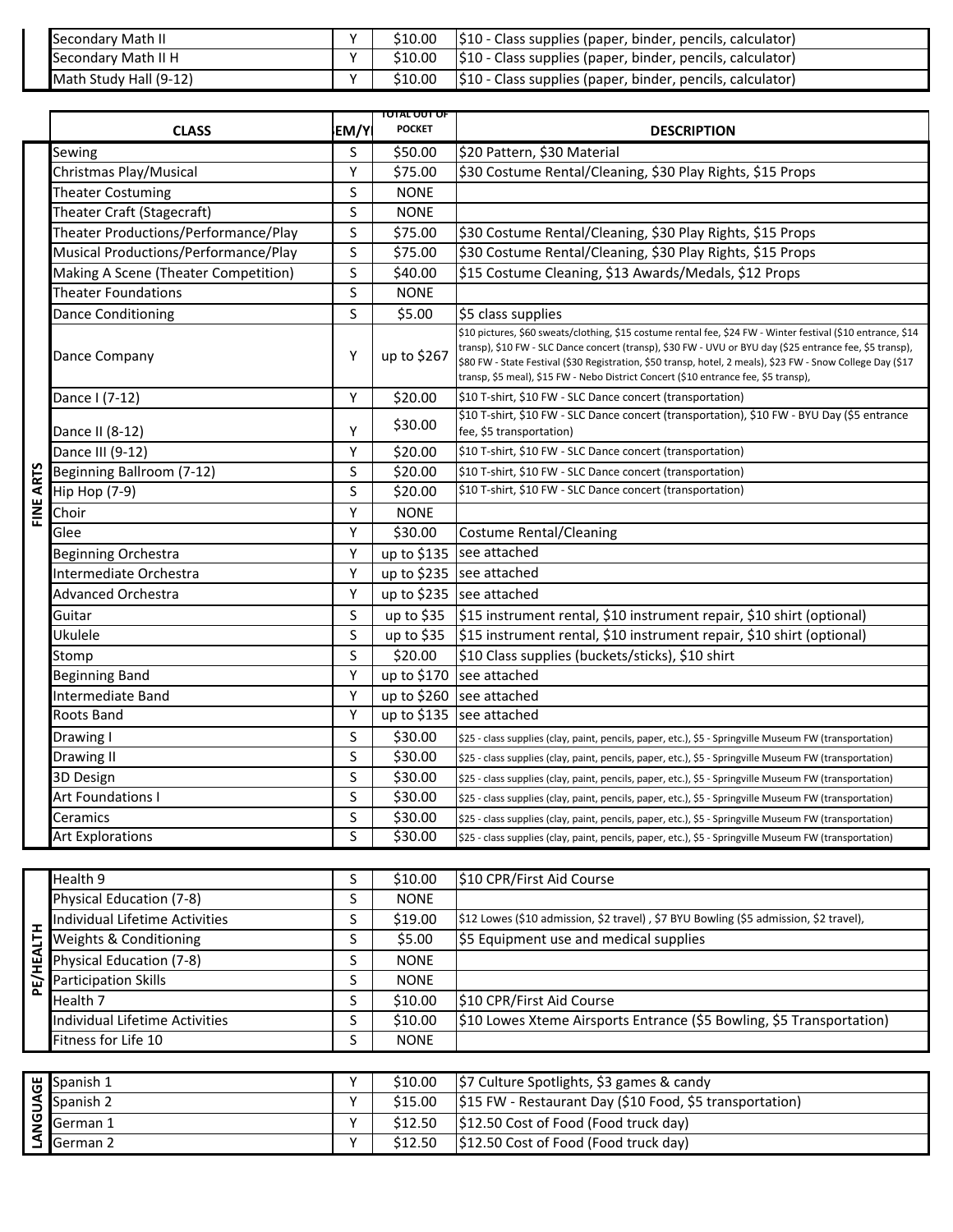|                | <b>CLASS</b>                       | SEM/<br><b>YR</b> | <b>TOTAL OUT OF</b><br><b>POCKET</b> | <b>DESCRIPTION</b>                                                                                             |
|----------------|------------------------------------|-------------------|--------------------------------------|----------------------------------------------------------------------------------------------------------------|
|                | Electronics ??                     | Υ                 |                                      |                                                                                                                |
|                |                                    |                   |                                      |                                                                                                                |
|                | Engineering Principles I (9-12)    | S                 | \$30.00                              | \$30 Project supplies (craft sticks, pipe cleaners, PVC, etc)                                                  |
|                | Engineering Principles II (9-12)   | S                 | \$45.00                              | \$45 Project supplies (plywood, wire, resistors, glue, dowels, etc)                                            |
|                | Astronomy                          | S                 | \$33.00                              | \$20 Project supplies (model rocket kits, glue, tape, posterboard), \$13 FW - Clark Planetarium (transp)       |
|                | Engineering Technology (9-12)      | S                 | \$35.00                              | \$35 Project supplies (stuffed animals, sewing kits, other materials of student choosing)                      |
|                | Physics                            | Υ                 | \$20.00                              | \$20 Project supplies (wood, glue, cardstock, circuitry components, etc.)                                      |
|                | Science 8                          | γ                 | \$15.00                              | \$15 Chemicals, project supplies                                                                               |
| <b>SCIENCE</b> | Investigation Science (9-12)       | S                 | \$40.00                              | \$20 rock motors, project supplies, \$20 FW - \$10 Movie/Popcorn, \$10 transp                                  |
|                | Investigation Science Demo (10-12) | S                 | \$40.00                              | \$40 silver, chemicals, project supplies                                                                       |
|                | Chemistry                          | Υ                 | \$25.00                              | \$25 Chemicals                                                                                                 |
|                | Earth Systems                      | Υ                 | \$25.00                              | \$15 Project Supplies, \$10 FW (transportation)                                                                |
|                | Innovation                         | Y                 | \$20.00                              | \$20 Project Supplies (PLA filament, plywood, resistors, joysticks, etc)                                       |
|                | Science 7                          | Υ                 | \$25.00                              | \$10 Project Supplies (posters, glue, chemicals), \$15 FW - Clark Planetarium (\$13 transp, \$2 Movie/Popcorn) |
|                | Biology                            | Υ                 | \$33.00                              | \$25 - Lab supplies (chemicals, dissection specimens), \$8 FW - Loveland Aquarium (transp)                     |
|                | Human Physiology                   | S                 | \$10.00                              | \$10 Lab supplies (dissection, anatomical models)                                                              |

|                  | Science 8                          | Y         | \$15.00             | \$15 Chemicals, project supplies                                                                               |
|------------------|------------------------------------|-----------|---------------------|----------------------------------------------------------------------------------------------------------------|
| <b>SCIENCE</b>   | Investigation Science (9-12)       | S         | \$40.00             | \$20 rock motors, project supplies, \$20 FW - \$10 Movie/Popcorn, \$10 transp                                  |
|                  | Investigation Science Demo (10-12) | S         | \$40.00             | \$40 silver, chemicals, project supplies                                                                       |
|                  | Chemistry                          | Υ         | \$25.00             | \$25 Chemicals                                                                                                 |
|                  | Earth Systems                      | Y         | \$25.00             | \$15 Project Supplies, \$10 FW (transportation)                                                                |
|                  | Innovation                         | Υ         | \$20.00             | \$20 Project Supplies (PLA filament, plywood, resistors, joysticks, etc)                                       |
|                  | Science 7                          | Υ         | \$25.00             | \$10 Project Supplies (posters, glue, chemicals), \$15 FW - Clark Planetarium (\$13 transp, \$2 Movie/Popcorn) |
|                  | Biology                            | Υ         | \$33.00             | \$25 - Lab supplies (chemicals, dissection specimens), \$8 FW - Loveland Aquarium (transp)                     |
|                  | Human Physiology                   | S         | \$10.00             | \$10 Lab supplies (dissection, anatomical models)                                                              |
|                  |                                    |           |                     |                                                                                                                |
|                  | US Government 12                   | S         | <b>NONE</b>         |                                                                                                                |
|                  | Sociology                          | $\sf S$   | <b>NONE</b>         |                                                                                                                |
|                  | US History II 11                   | Υ         | <b>NONE</b>         |                                                                                                                |
|                  | <b>Early American Wars</b>         | S         | <b>NONE</b>         |                                                                                                                |
|                  | Cont American Wars & Terrorism     | S         | <b>NONE</b>         |                                                                                                                |
|                  | <b>Utah Studies 7</b>              | S         | <b>NONE</b>         |                                                                                                                |
| <b>HISTORY</b>   | Geography 9                        | S         | <b>NONE</b>         |                                                                                                                |
|                  | <b>ESL</b>                         | Y         | <b>NONE</b>         |                                                                                                                |
|                  | <b>Study Hall</b>                  | S         | <b>NONE</b>         |                                                                                                                |
|                  | Middle Ages & Renaissance          | S         | <b>NONE</b>         |                                                                                                                |
|                  | World Civilization 10              | S         | <b>NONE</b>         |                                                                                                                |
|                  | Anthropology                       | S         | <b>NONE</b>         |                                                                                                                |
|                  | Elective??                         | S         | <b>NONE</b>         |                                                                                                                |
|                  | US History 8                       | Y         | <b>NONE</b>         |                                                                                                                |
|                  |                                    |           |                     |                                                                                                                |
|                  | <b>Boys Basketball</b>             |           | up to \$480         | see attached                                                                                                   |
|                  | Wrestling                          |           |                     | up to \$480 see attached                                                                                       |
|                  | <b>Boys Baseball</b>               |           |                     | up to \$480 see attached                                                                                       |
|                  | <b>Cross Country</b>               |           |                     | up to \$330 see attached                                                                                       |
| <b>ATHLETICS</b> | Girls Soccer                       |           |                     | up to \$480 see attached                                                                                       |
|                  | <b>Boys Soccer</b>                 |           |                     | up to \$480 see attached                                                                                       |
|                  | Cheer                              |           |                     | up to \$762 see attached                                                                                       |
|                  | 9th Grade Soccer                   |           |                     | up to \$480 see attached                                                                                       |
|                  | <b>Ultimate Frisbee</b>            |           | \$200.00            | \$120 Spring Registration, \$50 Shirts, \$30 Transportation Fees                                               |
|                  | Girls Basketball                   |           |                     | up to \$480 see attached                                                                                       |
|                  |                                    |           |                     |                                                                                                                |
|                  |                                    | SEM       | <b>TOTAL OUT OF</b> |                                                                                                                |
|                  | <b>CLASS</b>                       | <b>YR</b> | <b>POCKET</b>       | <b>DESCRIPTION</b>                                                                                             |
|                  | <b>NHS</b>                         | Y         | up to \$20          | \$20 NHS Seniors (\$10 medallion, \$10 opening/closing ceremony) // \$10 Juniors (opening closing ceremony)    |
|                  | <b>FCCLA</b>                       | Y         | \$15.00             | \$15 membership dues                                                                                           |
|                  | <b>D&amp;D</b>                     | Υ         | \$10.00             | Dice Set                                                                                                       |
| CLUBS            | <b>Student Government</b>          | Υ         | \$65.00             | \$15 Spring Retreat, \$50 Student Government Jacket                                                            |
|                  | ASK                                | S         | \$10.00             | \$5 CERT supplies (MOCK disaster training supplies), \$5 Service Project supplies                              |
|                  | SheTech                            |           | \$5.00              | \$5 transportation                                                                                             |
|                  | <b>TSA</b>                         | Y         | \$45.00             | \$35 Registrations State TSA Competition, \$10 Transp to competition                                           |
|                  |                                    |           |                     |                                                                                                                |
|                  | <b>Bus Pass</b>                    | S         | \$60.00             | \$60 to Ride bus                                                                                               |
|                  |                                    | S         | \$10.00             | \$10 for each additional family member to ride bus, per semester                                               |
|                  |                                    |           |                     |                                                                                                                |
|                  | Bus Pass Rider (Family member)     |           |                     |                                                                                                                |
|                  |                                    |           |                     |                                                                                                                |
|                  |                                    |           |                     |                                                                                                                |
|                  |                                    |           |                     |                                                                                                                |
|                  |                                    |           |                     |                                                                                                                |

| <b>Boys Basketball</b>                          |          | up to $$480$ see attached                                        |
|-------------------------------------------------|----------|------------------------------------------------------------------|
| Wrestling                                       |          | up to $$480$ see attached                                        |
| <b>Boys Baseball</b>                            |          | up to $$480$ see attached                                        |
|                                                 |          | up to $$330$ see attached                                        |
| <b>S</b><br>Girls Soccer<br><b>Girls Soccer</b> |          | up to $$480$ see attached                                        |
| $\frac{1}{5}$ Boys Soccer                       |          | up to $$480$ see attached                                        |
| Cheer                                           |          | up to $$762$ see attached                                        |
| 9th Grade Soccer                                |          | up to \$480 see attached                                         |
| Ultimate Frisbee                                | \$200.00 | \$120 Spring Registration, \$50 Shirts, \$30 Transportation Fees |
| <b>Girls Basketball</b>                         |          | up to \$480 see attached                                         |

|              | <b>CLASS</b>              | lSEM/<br><b>YR</b> | <b>TOTAL OUT OF</b><br><b>POCKET</b> | <b>DESCRIPTION</b>                                                                                          |
|--------------|---------------------------|--------------------|--------------------------------------|-------------------------------------------------------------------------------------------------------------|
|              | <b>NHS</b>                | v                  | up to $$20$                          | \$20 NHS Seniors (\$10 medallion, \$10 opening/closing ceremony) // \$10 Juniors (opening closing ceremony) |
|              | <b>FCCLA</b>              |                    | \$15.00                              | \$15 membership dues                                                                                        |
|              | $\sigma$ D&D              | v                  | \$10.00                              | Dice Set                                                                                                    |
| $\mathbf{a}$ | <b>Student Government</b> | v                  | \$65.00                              | \$15 Spring Retreat, \$50 Student Government Jacket                                                         |
|              | <b>ASK</b>                |                    | \$10.00                              | \$5 CERT supplies (MOCK disaster training supplies), \$5 Service Project supplies                           |
|              | <b>SheTech</b>            |                    | \$5.00                               | \$5 transportation                                                                                          |
|              | <b>TSA</b>                |                    | \$45.00                              | \$35 Registrations State TSA Competition, \$10 Transp to competition                                        |

| <b>Bus Pass</b>                                                                | \$60.00 | Ride bus<br>1000<br>to<br><b>560</b>                                                           |
|--------------------------------------------------------------------------------|---------|------------------------------------------------------------------------------------------------|
| $\overline{\phantom{0}}$<br><b>Bus</b><br>- Rider '<br>(Family member)<br>Pass | \$10.00 | $\overline{1510}$<br>. per semester<br>) for each<br>i additional family member to ride bus, i |